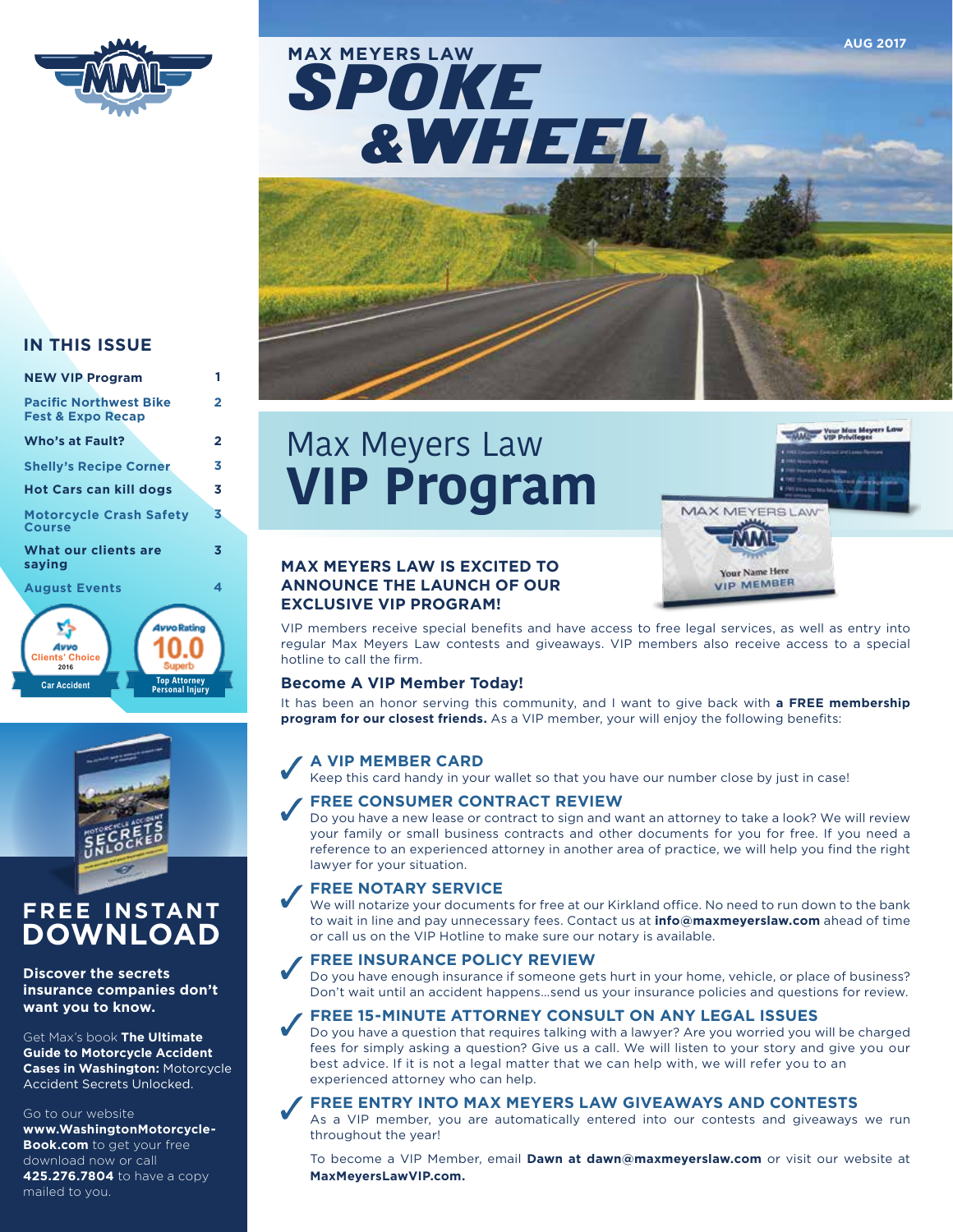

We had an AWESOME time kicking off the 1st Pacific Northwest Bike **Fest & Expo** in Wenatchee, WA in July! The weather was beautiful (a bit on the warm side at 99 degrees) and there were a ton of bad ass bikes to drool all over. Here are some pictures from the event for your viewing pleasure!

Did you know that one of the things the motorcycle community is well known for is getting behind a worthy cause? Motorcyclists as a whole are well known for giving their time and money when it comes to helping out in the community. The PNW Bike Fest & Expo was proud to host charity rides over the weekend in the hopes of bringing more awareness to these two exceptional non-profit organizations; **Bikers Against Bullies** and **Youth Outdoors Unlimited.** 

**Bikers Against Bullies** is a cause that helps raise awareness and empower communities to fight the terrifying effects of bullying on young people







through education, community outreach and fundraising. "Our children deserve to be safe, to be empowered and to live their lives without fear." To find out more about how you can support Bikers Against Bullies, visit their website at **www.bikersagainstbulliesusa.com.**

Youth Outdoors Unlimited (Y.O.U.) is a local non-profit organization based in Washington State. This organization is dedicated to taking local youths diagnosed with life threatening illnesses or physical disabilities on the hunting or fishing adventure of their dreams! Many times these children are overlooked and do not have the same opportunities as their peers. Y.O.U. seeks to bridge that gap and provide another layer of normalcy for these amazing kids. "YOU can make a difference." To find out more about how you can support Youth Outdoors Unlimited, visit their website at **www.youthoutdoorsu.org.**



#### **CONGRATULATIONS TO OUR CONTEST WINNERS!**

**Brian Allen** from Astoria, Oregon and **Laura Rivera** of Spokane, WA. Brian was the winner of our **Go Pro camera giveaway** and Laura was the winner of our **\$100 Harley Davidson gift card giveaway**. Enjoy!!!



## **WHO'S AT FAULT in a Washington motorcycle accident?**

**If you were in a motorcycle accident in Washington, your first step in the process is to contact your insurance company as soon as reasonably possible. Be careful of what you say during this conversation. Your insurance company may record your phone call and use any admission of fault against you during the claims process.**

Provide as much factual information as possible, including the accident report number and the name, badge number, and branch of law enforcement of any responding officers. Also provide the names, contact information, and insurance information for the other drivers.

If your insurance company asks about the extent of your injuries or the amount of damage to your motorcycle, do not speculate. Tell them you will share this information when you know the full extent of each.

#### HOW IS LIABILITY DETERMINED?

Insurance companies conducted investigations as quickly as possible after a wreck. Liability is determined by the statements of everyone involved and any witnesses to the crash. If the car driver says the biker was at-fault that is likely enough for a denial of liability, even if everyone else says it was the car driver's fault. **Insurance companies look for any reason to blame the biker and reduce how much they have to pay. If this happens it's time to lawyer up.**

If the car driver admits to being completely at fault for your crash, then the insurance company for the car should pay for all your bike repairs and your damaged riding gear without too much hassle.

When it comes to paying for your injuries the at-fault driver's insurance company may only offer to cover out-of-pocket expenses like medical bills and lost wages. They may not offer any pain and suffering money or if they do very little, even if you were seriously injured. Max Meyers is a lawyer who can help you negotiate a settlement that covers these expenses and includes compensation for your pain and suffering.

If the other driver was at fault but uninsured, you can still get compensation for your damages through your own motorcycle insurance (if you have it) under your uninsured motorist coverage.

#### WHAT IF I WAS AT FAULT FOR MY ACCIDENT?

If you were completely at fault in the crash, your insurance will cover your damages and will pay compensation to the other driver. If your insurance limits are too low to pay all the damages of the other driver, he/she can sue you for the difference.

If you and the other driver were both partly at fault in the accident, you can make claims against each other. Washington is a pure comparative fault state, so the amount of your negligence will reduce the amount of money you recover.

If it is unclear who was at fault, both sides will investigate the accident. Our lawyers will investigate the accident and collect the evidence like the accident report, eyewitness reports, expert testimony, or security camera footage to prove what happened.

#### HOW CAN I GET HELP WITH A MOTORCYCLE ACCIDENT CASE?

**At Max Meyers Law, we will fight hard to protect your rights after a motorcycle crash.** We will meet with you and evaluate your claim. Call us today at **425-276-7804** to schedule your free, no-obligation consultation.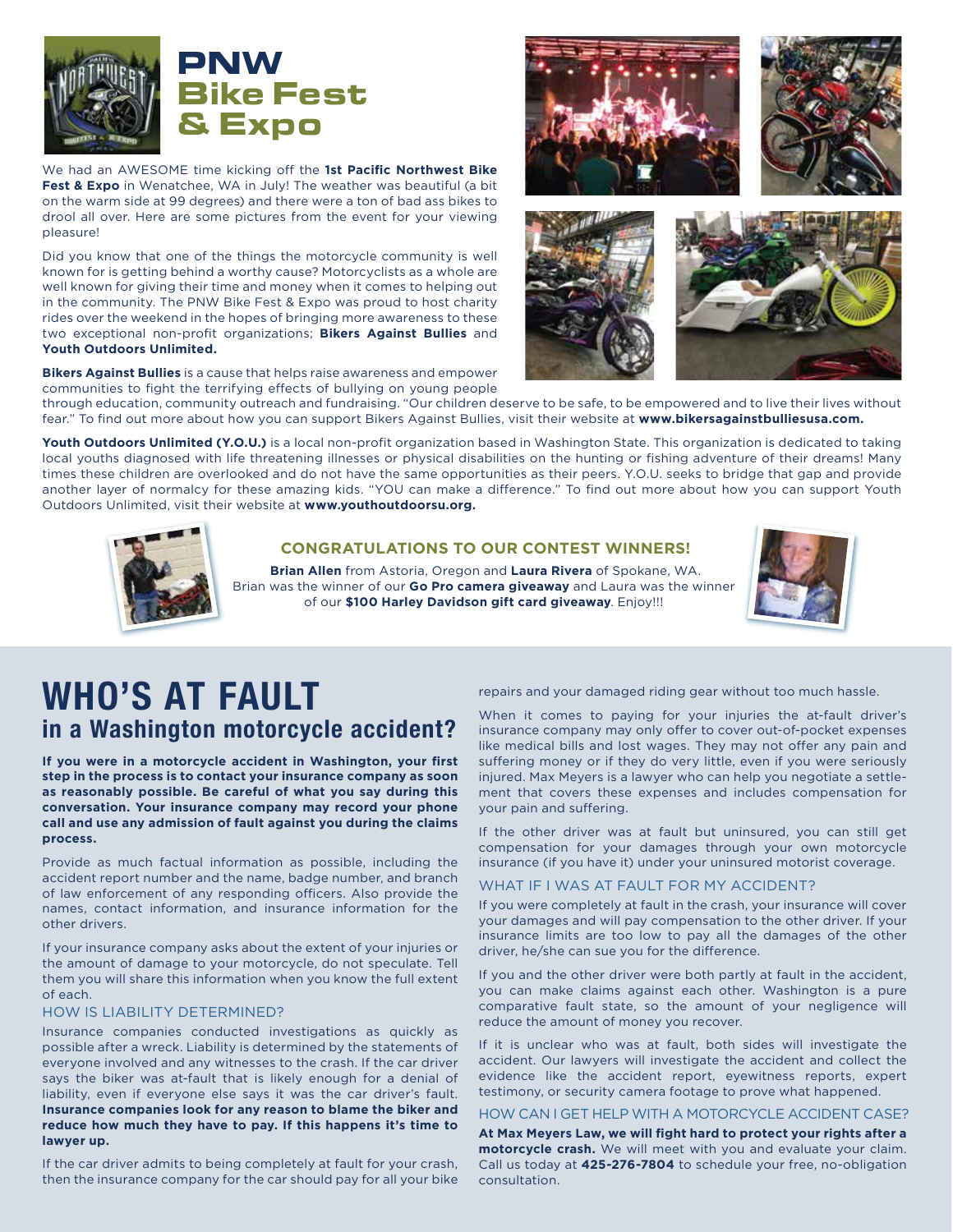## Motorcycle CRASH SCENE Safety Course



hosted by Rick Wallace

#### Sat, October 7th 9:30am – 12:30pm

Renton Technical College - Renton, Washington.

Over the years, I have helped many injured motorcyclists who have been in accidents that have terribly changed their lives. I have heard story after story about friends not knowing exactly what to do to help a crashed rider who has serious injuries. We at Max Meyers Law want to do something to help the rider community and address this problem. **We are putting on a Crash Scene Safety seminar lead by safety expert Rick Wallace.**

At a crash scene there is a need for clear, quick, decisive, rescuer safe actions. These actions need to be learned, practiced, and mastered just like our riding skills. **These actions can save lives,**  decrease pain and suffering, and help speed an injured rider's **recovery.** 

#### **WHAT DOES THE COURSE COVER?**

- **Scene Safety Trauma Care**
- **Preparing to Resume your Ride Scenario Drills**

If you would like to join us for this **FREE safety course**, please email **Dawn** at **dawn@maxmeyerslaw.com** to reserve your spot by **September 1st**. Space is limited and will fill up fast! We look forward to seeing you there!

This is a participatory event, to get the most out of it bring your riding gear and first aid kit.

### **What our clients are saying about us.**



"I advocate **K** Meyers!"

I was injured in a motorcycle accident that also resulted in my Harley Davidson being totaled. Injured and heartbroken over the loss of my beautiful bike, I began my search for legal help. I was referred to Max Meyers by a family member. After hearing that Max is also a Harley rider and motorcycle enthusiast, I decided to give him a call. Max was very personable and took immediate interest not only in my case, but me as person. Max's attention to my case allowed me to focus on healing and recovery by dealing with the insurance companies and assisting me in getting back every penny for my totaled motorcycle and ruined safety gear. Max is very knowledgeable about individual insurance company tactics and I believe I received the compensation I deserve. Max Meyers Law took excellent care of me and I am very happy to have met him. Thank you, Max!!!

## **HOT CARS can kill dogs**



If you saw a dog trapped in a hot car

would you know what to do? Keeping our furry friends safe should be just as important as keeping our children safe when it comes to summer heat.

Never leave your dog in the car on a summer day. Even if you have the windows cracked it can still be too hot for your dog. **When the temperatures outside is 72 degrees the temperature inside your car can reach up to 108 degrees.** You would never sit and wait in a car that hot (with a fur coat on), so why should your dog?

If you see a dog that has been left in a hot car you should:

- Call 911
- Take down the car's information like the license plate number, color, make and model of car.
- Check nearby shops to find the owner. You can even ask the store to make an announcement.
- Wait with the dog until help arrives.
- If help doesn't arrive and you can't find the owner, it is legal to break the window in these states: Massachusetts, Ohio, Indiana, Tennessee, Wisconsin, Colorado, Florida, Arizona, and California,

#### BREAKING THE WINDOW SHOULD BE A LAST RESORT

The current law in Washington under RCW 7.80.120 only authorizes a police officer or animal control officer to break into a vehicle without being liable for the resulting damages. If you take the law into your own hands and break the car window, you may also be responsible to pay to fix that window.

**We at Max Meyers Law think Washington needs to join the 9 states listed above and allow citizens to act when needed!!**



A healthy and refreshing treat… great recipe to make with your kiddos on those warm summer days!



## Frozen Banana Treats

#### **Ingredients:**

- 1 1/2 cups granola without raisins, crushed
- 1 cup (6 ounces) semisweet chocolate chips
- 1/3 cup creamy peanut butter

#### **Directions:**

- 8 Popsicle sticks
- 4 large firm bananas, halved widthwise

Sprinkle granola onto a large piece of waxed paper; set aside. In a microwave, melt chocolate chips; stir until smooth. Stir in peanut butter until blended. Insert a Popsicle stick into each banana half. Then spread with chocolate mixture and roll in granola. Wrap in foil and freeze for 24 hours. Makes 8 servings.